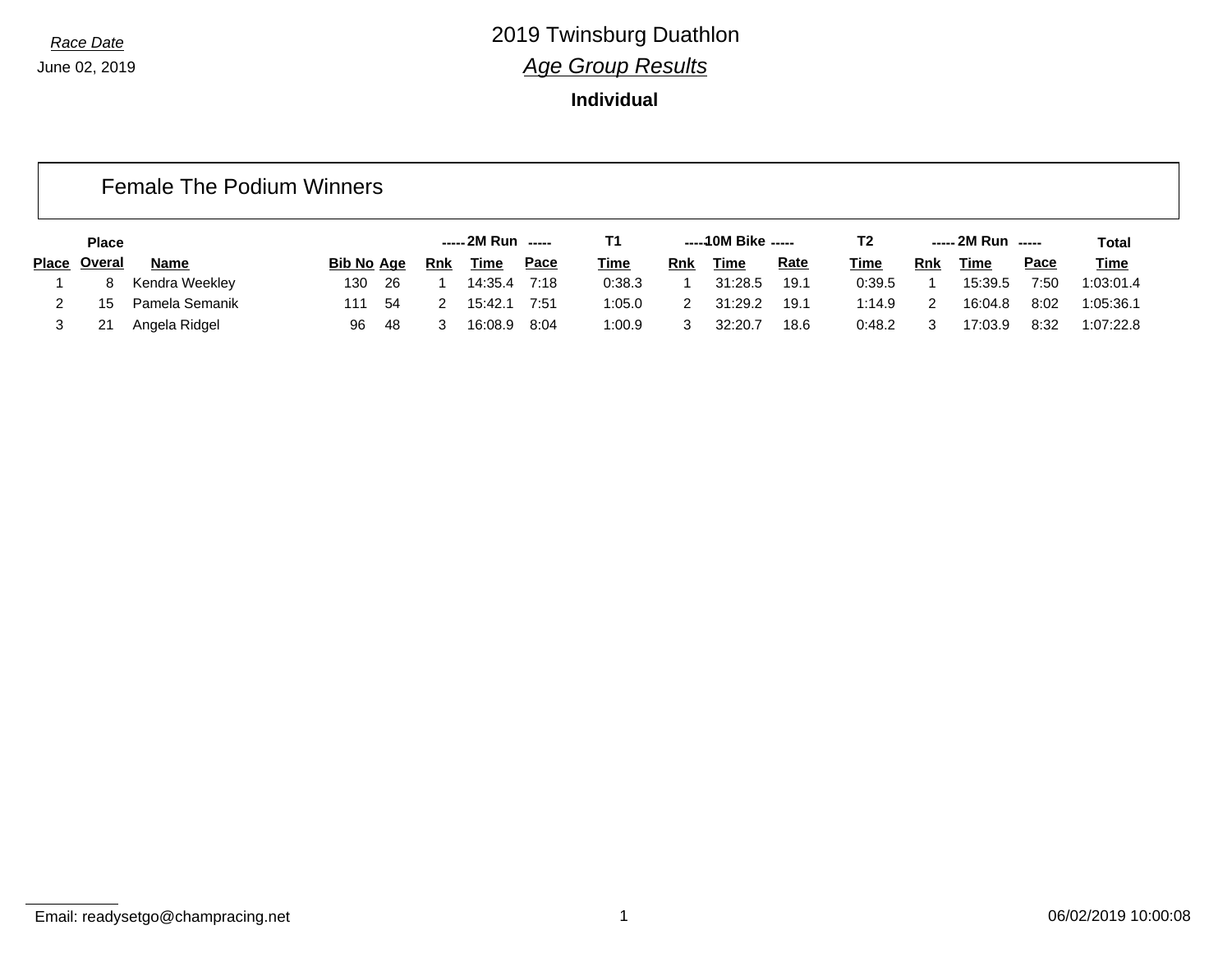### **Individual**

Female 20 to 29

|              | <b>Place</b> |                        |                   |      |            | ----- 2M Run ----- |             | Τ1          |     | $---10M$ Bike $---$ |             | T2          |     | $--- 2M Run$ $---$ |       | <b>Total</b> |
|--------------|--------------|------------------------|-------------------|------|------------|--------------------|-------------|-------------|-----|---------------------|-------------|-------------|-----|--------------------|-------|--------------|
| <b>Place</b> | Overal       | <b>Name</b>            | <b>Bib No Age</b> |      | <b>Rnk</b> | Time               | <u>Pace</u> | <u>Time</u> | Rnk | Time                | <b>Rate</b> | <b>Time</b> | Rnk | <b>Time</b>        | Pace  | <u>Time</u>  |
|              | 28           | Shannon *Cogan         | 11                | -28  |            | 16:51.2            | 8:26        | 1:04.1      |     | 34:50.2             | 17.2        | 0:52.4      |     | 18:07.8            | 9:04  | 1:11:46.0    |
|              | 62           | <b>Emily Diliberto</b> |                   | - 20 |            | 18:07.1            | 9:04        | 1:03.0      |     | 49:44.2             | 12.1        | 0:58.7      |     | 21:24.8            | 10:42 | 1:31:18.0    |
|              | ں ،          | Angela Marzo           | 69                | -28  |            | 23:57.1 11:59      |             | 2:43.8      |     | 43:54.8             | 13.7        | 3:15.5      |     | 26:23.4            | 13:12 | 1:40:14.8    |
| 4            | 79           | Kaitlyn Carver         |                   | -20  |            | 23:25.0 11:43      |             | 1:48.7      | 4   | 1:01:48.1           | 9.71        |             |     | 28:43.1            | 14:22 | 1:55:45.1    |

### Female 30 to 39

|       | <b>Place</b> |                     |                   |    |            | ----- 2M Run ----- |      | T <sub>1</sub> |                 | ----- 10M Bike ----- |      | T <sub>2</sub> |     | ----- 2M Run ----- |       | Total     |
|-------|--------------|---------------------|-------------------|----|------------|--------------------|------|----------------|-----------------|----------------------|------|----------------|-----|--------------------|-------|-----------|
| Place | Overal       | Name                | <b>Bib No Age</b> |    | <b>Rnk</b> | Time               | Pace | Time           | <b>Rnk</b>      | Time                 | Rate | Time           | Rnk | Time               | Pace  | Time      |
|       | 25           | Helen Rodriguez     | 103               | 35 | 2          | 16:06.8            | 8:03 | 0:50.9         | 2               | 35:33.8              | 16.9 | 0:53.3         | 2   | 17:15.5            | 8:38  | 1:10:40.4 |
| 2     | 35           | Mary Schultz        | 106               | 39 | 3          | 17:09.2            | 8:35 | 2:13.1         |                 | 34:53.3              | 17.2 | 1:37.7         | 5   | 19:00.4            | 9:30  | 1:14:53.8 |
| 3     | 38           | Jenny Clark         | 42                | 38 | 4          | 17:50.8            | 8:55 | 1:33.4         | 3               | 37:22.0              | 16.1 | 1:01.3         | 3   | 18:42.2            | 9:21  | 1:16:30.0 |
| 4     | 41           | Kim Peterson        | 88                | 34 |            | 15:44.7            | 7:52 | 0:48.0         | 6               | 43:10.7              | 13.9 | 0:56.6         | 1   | 16:37.2            | 8:19  | 1:17:17.3 |
| 5     | 49           | Tammy Bresnahan     | 40                | 38 |            | 20:35.4 10:18      |      | 1:44.8         | 4               | 37:56.9              | 15.8 | 1:36.1         | 6   | 20:54.5            | 10:27 | 1:22:47.9 |
| 6     | 58           | Jennifer *Mitchell  | 27                | 34 | 5.         | 18:11.4            | 9:06 | 1:37.6         | 9               | 49:03.5              | 12.2 | 1:23.6         | 4   | 18:49.4            | 9:25  | 1:29:05.7 |
| 7     | 64           | Carolyn Wilhelm     | 134               | 35 | 9          | 22:55.8 11:28      |      | 1:18.0         | 5.              | 42:59.2              | 14.0 | 1:21.3         | 8   | 24:06.2            | 12:03 | 1:32:40.6 |
| 8     | 70           | Winnie Hiu Kwan Yip | 136               | 33 | 6          | 19:22.2            | 9:41 | 1:26.4         | 10              | 51:14.1              | 11.7 | 0:59.4         | 7   | 21:56.2            | 10:58 | 1:34:58.4 |
| 9     | 74           | Melissa *Morris     | 28                | 35 | 10         | 23:59.2 12:00      |      | 2:43.4         |                 | 43:52.2              | 13.7 | 3:16.6         | 9   | 26:23.4            | 13:12 | 1:40:14.9 |
| 10    | 78           | Amanda *Griffith    | 13                | 38 | 8          | 22:32.6 11:16      |      | 2:39.7         | 14              | 1:01:49.9            | 9.71 |                | 10  | 28:42.7            | 14:21 | 1:55:45.0 |
| 11    | 81           | Shannon *Kacenga    | 16                | 38 | 14         | 33:04.0 16:32      |      | 1:48.2         | 8               | 47:23.5              | 12.7 | 2:07.1         | 11  | 33:32.7            | 16:46 | 1:57:55.6 |
| 12    | 82           | Billie Jo *Rossman  | 33                | 34 | 13         | 31:59.7 16:00      |      | 1:40.4         | 11              | 52:07.9              | 11.5 | 1:35.3         | 14  | 35:48.9            | 17:54 | 2:03:12.5 |
| 13    | 83           | Kristin *Macdonald  | 24                | 35 | 12         | 25:12.7 12:36      |      | 2:09.0         | 12 <sup>°</sup> | 1:00:34.3            | 9.91 | 1:57.0         | 12  | 35:00.2            | 17:30 | 2:04:53.3 |
| 14    | 84           | Christy *Harp       | 15                | 36 | 11         | 25:09.7 12:35      |      | 2:07.9         | 13              | 1:00:36.8            | 9.90 | 1:58.8         | 13  | 35:00.3            | 17:30 | 2:04:53.7 |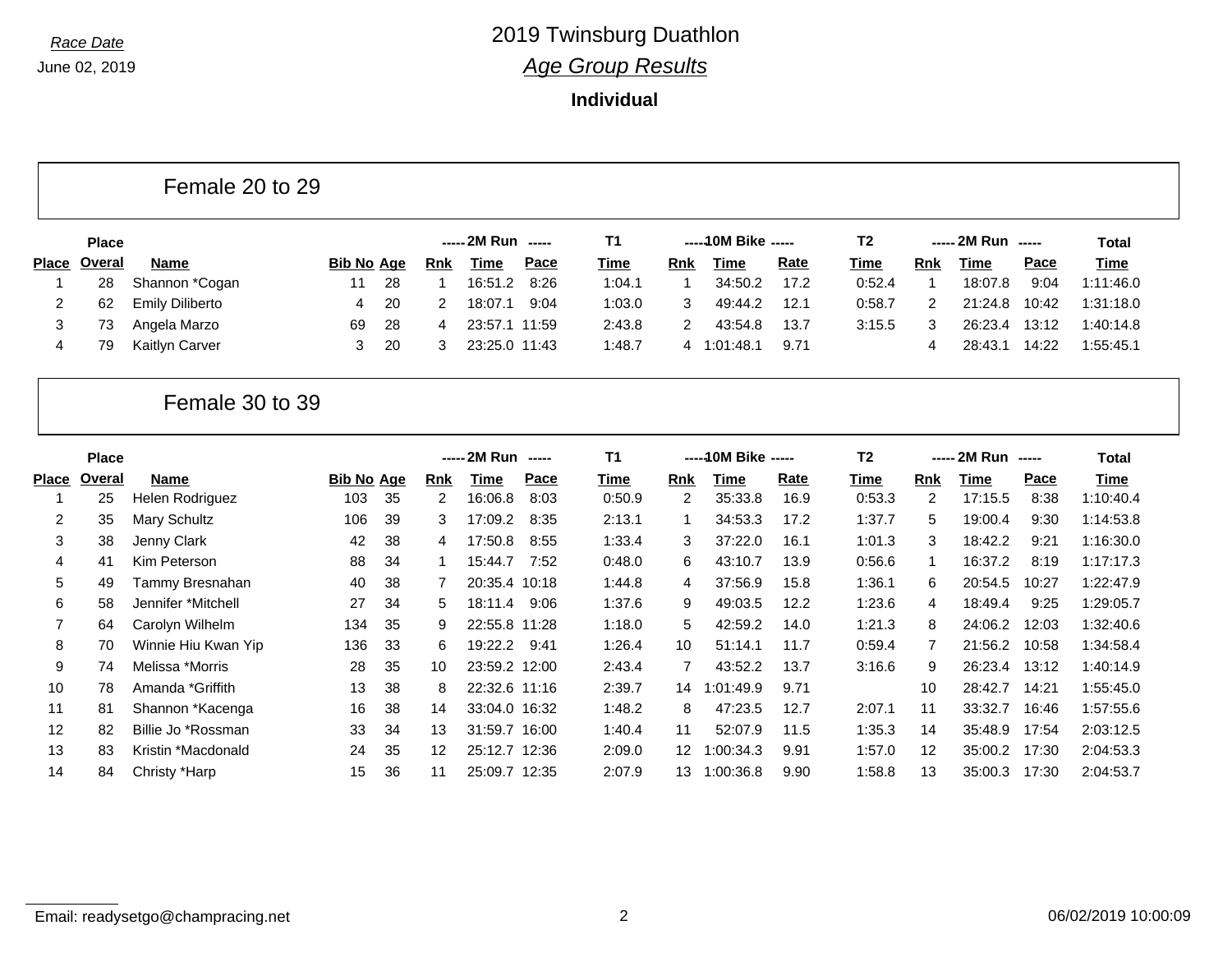**Individual**

| Female 40 to 49 |  |  |  |
|-----------------|--|--|--|
|-----------------|--|--|--|

|              | <b>Place</b> |                    |                   |     |            | $--- 2M Run$ $---$ |       | <b>T1</b> |     | -----10M Bike ----- |             | T2     |     | $--- 2M Run$ $---$ |       | Total       |
|--------------|--------------|--------------------|-------------------|-----|------------|--------------------|-------|-----------|-----|---------------------|-------------|--------|-----|--------------------|-------|-------------|
| <b>Place</b> | Overal       | <b>Name</b>        | <b>Bib No Age</b> |     | <b>Rnk</b> | Time               | Pace  | Time      | Rnk | Time                | <u>Rate</u> | Time   | Rnk | Time               | Pace  | <u>Time</u> |
|              | 47           | Angie Kovacs       | 63                | 48  | 4          | 19:59.8 10:00      |       | 1:35.7    |     | 37:13.0             | 16.1        | 1:14.5 |     | 21:40.9            | 10:50 | 1:21:44.0   |
|              | 55           | Theresa *Fleet     | 12                | -44 |            | 17:31.5            | 8:46  | 1:20.8    | 5.  | 49:51.9             | 12.0        | 1:07.7 |     | 17:33.2            | 8:47  | 1:27:25.3   |
| 3            | 56           | Monique Clavier    | 43                | -49 | 5.         | 21:05.5 10:33      |       | 2:11.1    | 2   | 39:41               | 15.1        | 1:43.9 | 4   | 23:13.4            | 11:37 | 1:27:55.7   |
| 4            | 57           | Nicole *Kussman    | 19                | -48 |            | 18:35.1            | 9:18  | 1:08.8    | 4   | 48:38.0             | 12.3        | 1:04.7 | 2   | 18:58.6            | 9:29  | 1:28:25.4   |
| 5            | 75           | Demetra Boyd       | 38                | -41 |            | 25:27.1 12:44      |       | 1:43.7    | З   | 42:56.0             | 14.0        | 1:59.8 |     | 28:29.6            | 14:15 | 1:40:36.4   |
| 6            |              | Robin *Kish        | 17                | 45  | 3          | 19:47.6            | 9:54  | 1:28.5    | 6   | 57:01.6             | 10.5        | 1:22.7 | 5   | 23:40.6            | 11:50 | 1:43:21.1   |
|              | 80           | Tamra Parker-Davis | 86                | -45 | 6.         | 25:14.1            | 12:37 | 2:48.2    |     | 58:36.2             | 10.2        | 2:36.7 | 6.  | 27:22.2            | 13:41 | 1:56:37.6   |

### Female 50 to 59

|              | <b>Place</b> |                 |                   |     | ----- 2M Run ----- |               |      | Τ1          |     | ----- 10M Bike ----- |      | Τ2          |     | $--- 2M Run$ $---$ |       | Total       |
|--------------|--------------|-----------------|-------------------|-----|--------------------|---------------|------|-------------|-----|----------------------|------|-------------|-----|--------------------|-------|-------------|
| <b>Place</b> | Overal       | <b>Name</b>     | <b>Bib No Age</b> |     | Rnk                | Time          | Pace | <u>Time</u> | Rnk | Time                 | Rate | <u>Time</u> | Rnk | Time               | Pace  | <b>Time</b> |
|              | 32           | Virginia Fitz   | 48                | -51 | 2                  | 17:33.8       | 8:47 | 1:06.9      | 2   | 34:52.6              | 17.2 | 1:13.5      | 2   | 18:20.8            | 9:10  | 1:13:07.7   |
|              | 33           | Marilyn Threat  | 127               | -51 |                    | 16:27.8       | 8:14 | 1:14.7      |     | 37:51                | 15.9 | 0:48.2      |     | 17:14.5            | 8:37  | 1:13:37.1   |
| 3            | 39           | Kellie Strang   | 124               | -52 | 4                  | 18:46.5       | 9:23 | 1:59.6      |     | 33:33.6              | 17.9 | 1:28.0      | 4   | 20:43.1            | 10:22 | 1:16:30.8   |
| 4            | 44           | Rebecca Steiner | 123               | -57 | 3                  | 17:41.5       | 8:51 | 1:37.3      | 4   | 38:55.3              | 15.4 | 1:21.8      | 3   | 19:24.7            | 9:42  | 1:19:00.7   |
| 5            | 69           | Shannon *Bryant | 10                | 55  | 5.                 | 21:16.9 10:38 |      | 1:47.1      | 5   | 47:47.0              | 12.6 | 1:27.3      | 5   | 22:28.6            | 11:14 | 1:34:47.0   |
| 6            |              | Sheila Neely    | 83                | -52 | 6                  | 22:09.0 11:05 |      | 1:44.4      | 6   | 47:58.2              | 12.5 | 2:18.3      | 6   | 25:41.4            | 12:51 | 1:39:51.5   |

### Female 60 to 69

|              | <b>Place</b> |                   |                   |      |     | ----- 2M Run ----- |             |             |     | -----10M Bike ----- |             | T2          |     | ----- 2M Run ----- |             | <b>Total</b> |
|--------------|--------------|-------------------|-------------------|------|-----|--------------------|-------------|-------------|-----|---------------------|-------------|-------------|-----|--------------------|-------------|--------------|
| <b>Place</b> | Overal       | <b>Name</b>       | <b>Bib No Age</b> |      | Rnk | <b>Time</b>        | <u>Pace</u> | <b>Time</b> | Rnk | <u>Time</u>         | <u>Rate</u> | <u>Time</u> | Rnk | Time               | <u>Pace</u> | <b>Time</b>  |
|              | 29           | <b>Tove Shere</b> | 118               | -66  |     | 18:31.9            | 9:16        | 1:05.3      |     | 32:26.2             | 18.5        | 0:57.2      |     | 19:44.5            | 9:52        | 1:12:45.2    |
|              | 60           | Marcella Mattox   | 73                | - 61 |     | 18:46.7            | 9:23        | 1:40.9      |     | 47:46.2             | 12.6        | 1:08.3      |     | 20:34.4            | 10:17       | 1:29:56.7    |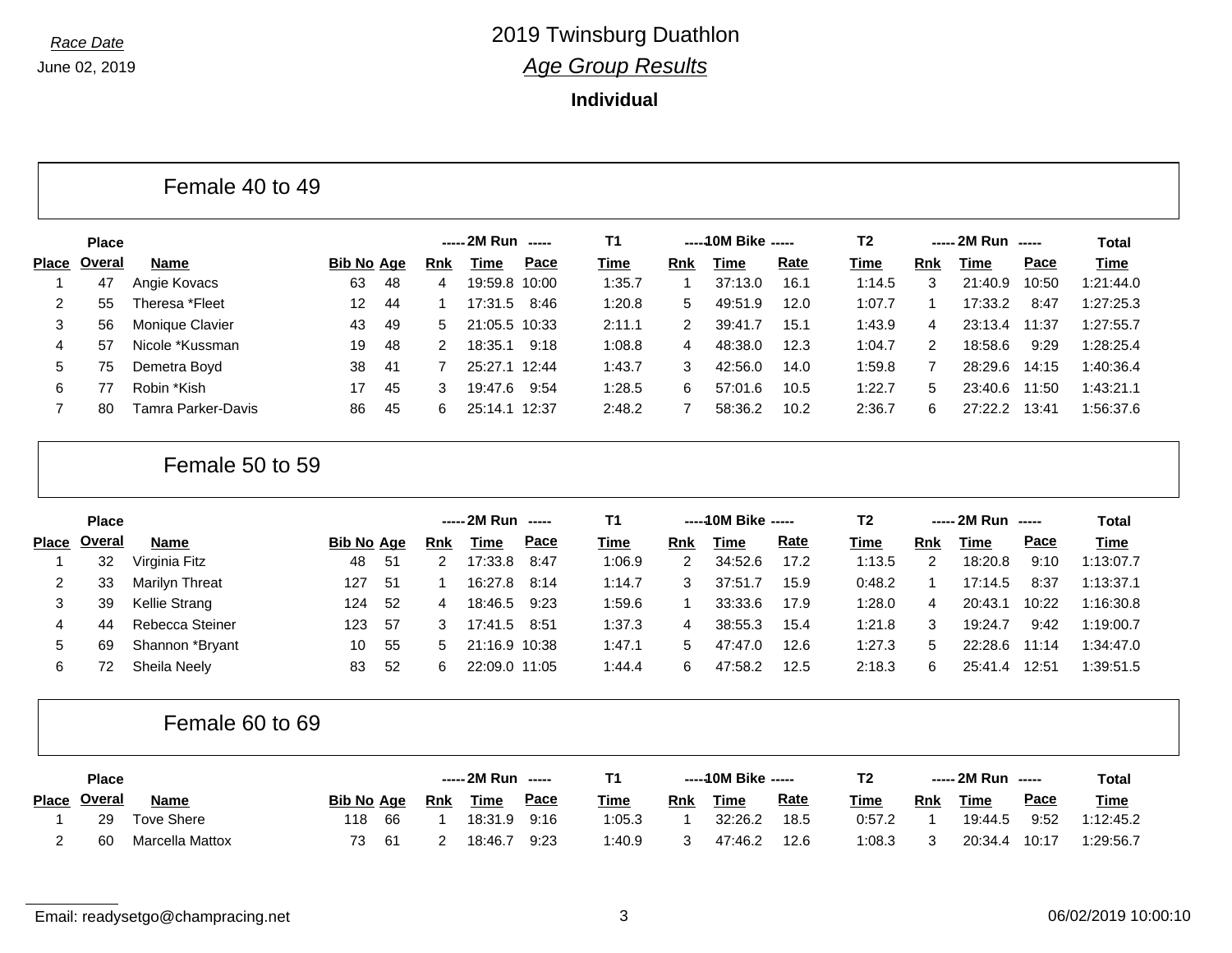### **Individual**

|              |               | Female 60 to 69 |                   |      |            |                    |      |             |     |                     |             |             |            |                    |             |              |
|--------------|---------------|-----------------|-------------------|------|------------|--------------------|------|-------------|-----|---------------------|-------------|-------------|------------|--------------------|-------------|--------------|
|              | <b>Place</b>  |                 |                   |      |            | ----- 2M Run ----- |      | T1          |     | $---10M$ Bike $---$ |             | T2          |            | ----- 2M Run ----- |             | <b>Total</b> |
| <b>Place</b> | <b>Overal</b> | <b>Name</b>     | <b>Bib No Age</b> |      | <b>Rnk</b> | <u>Time</u>        | Pace | <u>Time</u> | Rnk | Time                | <b>Rate</b> | <u>Time</u> | <b>Rnk</b> | Time               | <b>Pace</b> | <b>Time</b>  |
| 3            | 67            | Cindy Wildman   | 133               | - 67 | $5 -$      | 21:00.7 10:30      |      | 1:29.3      | 2   | 47:10.9             | 12.7        | 1:29.5      | 5          | 22:10.9            | 11:05       | 1:33:21.3    |
|              | 68            | Barbara Ford    | 49                | -60  | 4          | 20:02.9 10:01      |      | 0:57.1      |     | 50:10.6             | 12.0        | 1:03.2      | 4          | 22:09.2            | 11:05       | 1:34:23.2    |
| 5            |               | Linda *Teodosio | 35                | -62  | 3          | 19:36.1            | 9:48 | 1:43.2      | 5.  | 51:55.3             | 11.6        | 1:47.2      | 2          | 20:33.8            | 10:17       | 1:35:35.7    |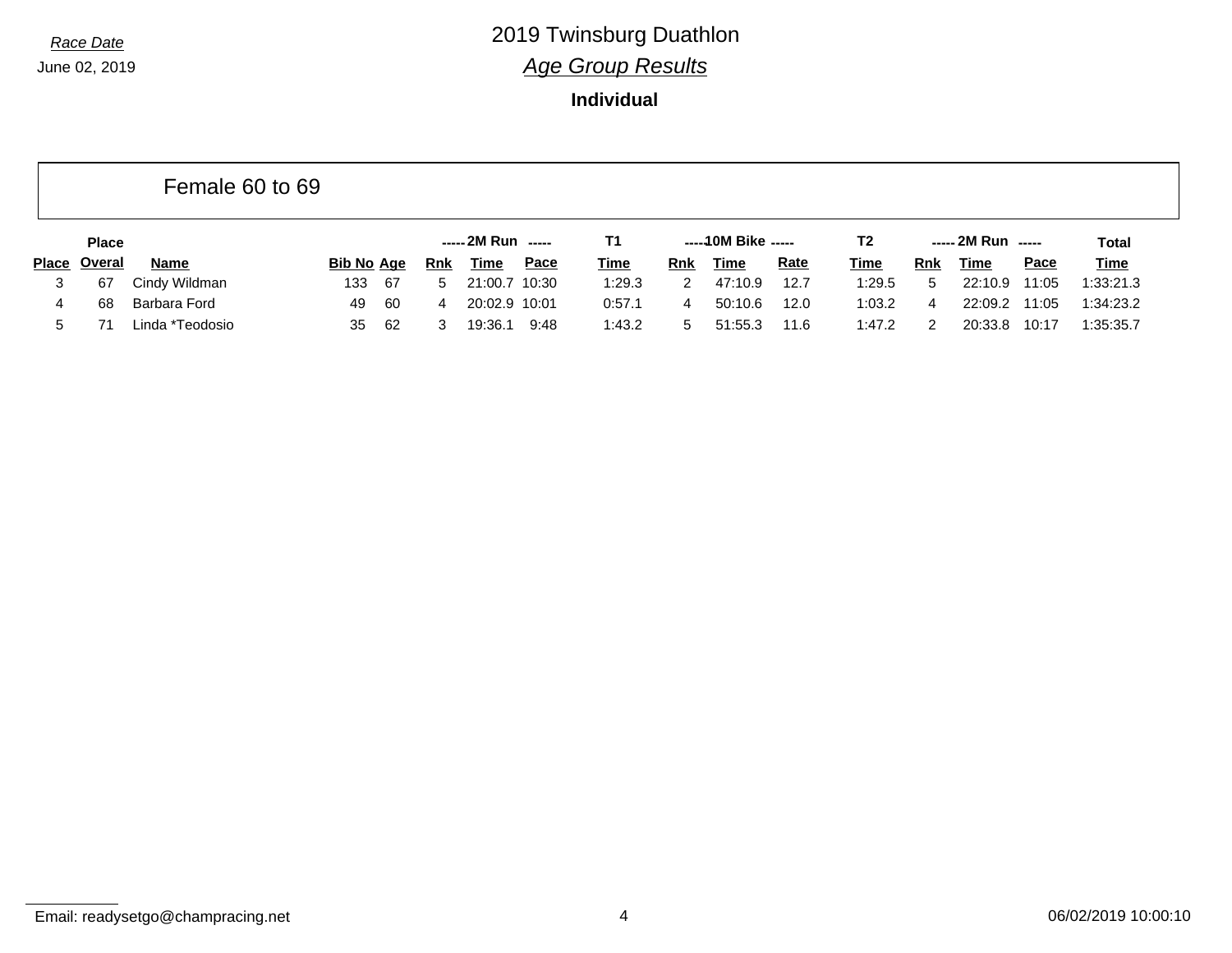### **Individual**

### Male The Podium Winners

|       | <b>Place</b><br><b>Bib No Age</b> |                       |     |    | ----- 2M Run ----- |             |             |             | -----10M Bike ----- |             | T2          |        | ----- 2M Run ----- |         | Total       |             |
|-------|-----------------------------------|-----------------------|-----|----|--------------------|-------------|-------------|-------------|---------------------|-------------|-------------|--------|--------------------|---------|-------------|-------------|
| Place | Overal                            | <b>Name</b>           |     |    | <u>Rnk</u>         | <b>Time</b> | <u>Pace</u> | <b>Time</b> | Rnk                 | <b>Time</b> | <b>Rate</b> | Time   | <b>Rnk</b>         | Time    | <u>Pace</u> | <b>Time</b> |
|       |                                   | Jonathan Zappala      | 138 | 30 |                    | 11:40.5     | 5:50        | 0:37.9      |                     | 26:10.1     | 22.9        | 0:35.9 | ◠                  | 12:52.3 | 6:26        | 51:56.9     |
|       |                                   | <b>Brett Saunders</b> |     | 19 |                    | 11:27.6     | 5:44        | 0:41.1      |                     | 28:28.2     | 21.1        | 0:38.3 |                    | 11:32.5 | 5:46        | 52:47.9     |
|       |                                   | <b>Gabriel Piriz</b>  | 90  | 38 |                    | 11:30.1     | 5:45        | 0:43.6      |                     | 27:21.      | 21.9        | 0:37.1 |                    | 12:45.6 | 6:23        | 52:58.2     |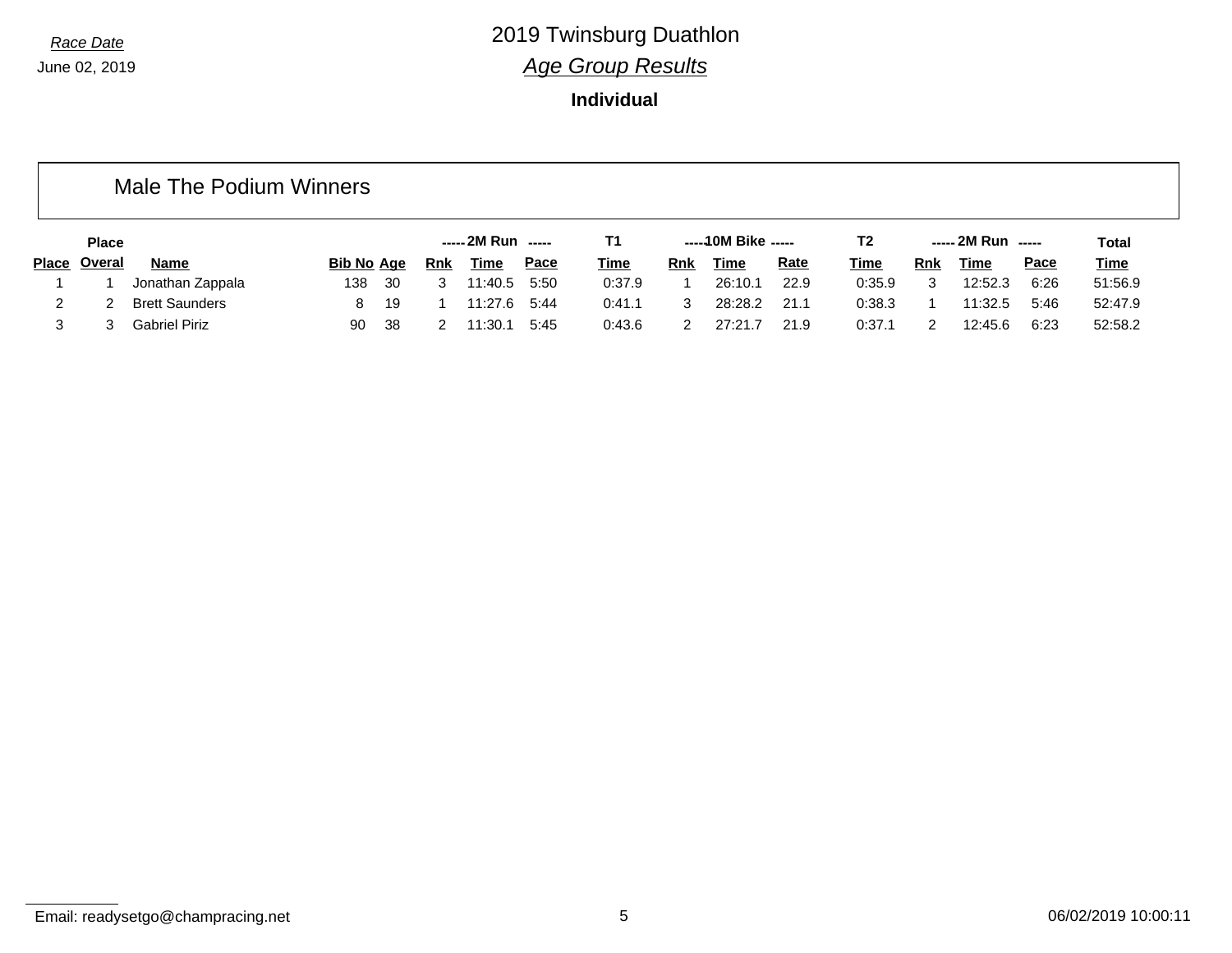### **Individual**

Male 20 to 29

|              | <b>Place</b> |                  |                   |      |     | ----- 2M Run ----- |             | Τ1          |     | $---10M$ Bike $---$ |             | Τ2          |     | $--- 2M Run$ $---$ |             | Total       |
|--------------|--------------|------------------|-------------------|------|-----|--------------------|-------------|-------------|-----|---------------------|-------------|-------------|-----|--------------------|-------------|-------------|
| <b>Place</b> | Overal       | <b>Name</b>      | <b>Bib No Age</b> |      | Rnk | Time               | <u>Pace</u> | <u>Time</u> | Rnk | Time                | <u>Rate</u> | <u>Time</u> | Rnk | Time               | <u>Pace</u> | <b>Time</b> |
|              | 5            | Tim Watkins      | 202               | - 26 |     | 13:57.4            | 6:59        | 0:50.8      |     | 28:35.              | 21.0        | 0:36.5      |     | 14:06.7            | 7:03        | 58:07.2     |
|              |              | Keegan Gallagher |                   | -22  |     | 12:18.9            | 6:09        | 0:54.4      |     | 36:09.5             | 16.6        | 0:51.6      |     | 12:58.7            | 6:29        | 1:03:13.1   |
|              |              | Christian Lansky |                   | 22   |     | 14:25.2            | 7:13        | 0:58.9      |     | 35:14.8             | 17.0        | 1:02.3      | 3   | 14:49.2            | 7:25        | 1:06:30.6   |
| 4            | 53           | Jiah Bowers      |                   | 20   |     | 21:03.1            | 10:32       | 1:56.5      |     | 39:59.0             | 15.0        | 1:08.2      | 4   | 19:27.7            | 9:44        | 1:23:34.8   |

### Male 30 to 39

|              | <b>Place</b> |                       |                   |     |     | $--- 2M Run$ $---$ |      | Τ1     |     | ----- 10M Bike ----- |      | T2     |     | $--- 2M Run$ $---$ |       | Total       |
|--------------|--------------|-----------------------|-------------------|-----|-----|--------------------|------|--------|-----|----------------------|------|--------|-----|--------------------|-------|-------------|
| <b>Place</b> | Overal       | <b>Name</b>           | <b>Bib No Age</b> |     | Rnk | Time               | Pace | Time   | Rnk | Time                 | Rate | Time   | Rnk | Time               | Pace  | <b>Time</b> |
|              |              | Ehren Eschmann        | 46                | -33 |     | 12:07.1            | 6:04 | 0:41.7 |     | 27:32.5              | 21.8 | 0:39.4 |     | 13:01.7            | 6:31  | 54:02.7     |
| 2            | 6            | Matthew Raplenovich   | 92                | -38 | 3   | 15:15.4            | 7:38 | 1:06.7 |     | 29:17.8              | 20.5 | 0:46.8 | 2   | 15:31.0            | 7:46  | 1:01:57.9   |
|              | 19           | Daniel Rothstein      | 105               | -32 |     | 14:52.7            | 7:26 | 1:11.7 |     | 32:37.8              | 18.4 | 1:19.5 | 3   | 16:57.9            | 8:29  | 1:06:59.8   |
| 4            | 24           | Carlo Buzzetta        | 41                | 35  | 4   | 16:20.4            | 8:10 | 1:19.5 | 3   | 32:18.3              | 18.6 | 1:23.6 | 4   | 18:15.8            | 9:08  | 1:09:37.8   |
| $5^{\circ}$  | 30           | Nicholas Shaffer      | 114               | -37 | 5.  | 16:32.0            | 8:16 | 1:04.6 | 5   | 35:29.4              | 16.9 | 1:11.8 | 5.  | 18:39.8            | 9:20  | 1:12:57.7   |
| 6            | 48           | <b>Tyler Mitchell</b> | 76                | 34  |     | 19:27.8            | 9:44 | 1:53.7 | 6   | 37:03.4              | 16.2 | 2:13.3 |     | 21:36.9            | 10:48 | 1:22:15.2   |
|              | 50           | Stanley *Vaughn       | 36                | -33 | 6   | 18:09.4            | 9:05 | 1:31.7 |     | 42:30.1              | 14.1 | 1:16.2 | 6   | 19:43.6            | 9:52  | 1:23:11.2   |

Male 40 to 49

|              | <b>Place</b> |                  |                   |      |     | ----- 2M Run | ------      | Τ1          |     | -----10M Bike ----- |             | Τ2     | $--- 2M Run$ $---$ |         |             | Total       |
|--------------|--------------|------------------|-------------------|------|-----|--------------|-------------|-------------|-----|---------------------|-------------|--------|--------------------|---------|-------------|-------------|
| <b>Place</b> | Overal       | Name             | <b>Bib No Age</b> |      | Rnk | Time         | <u>Pace</u> | <u>Time</u> | Rnk | Time                | <u>Rate</u> | Time   | Rnk                | Time    | <u>Pace</u> | <b>Time</b> |
|              |              | <b>Bob Floor</b> | 239               | -48  |     | 13:29.5      | 6:45        | 0:57.2      |     | 32:30.3             | 18.5        | 1:04.8 |                    | 14:51.1 | 7:26        | 1:02:53.1   |
|              | 22           | Scott Orlando    | 80                | -49  |     | 15:09.3      | 7:35        | 1:08.7      |     | 34:31.4             | 17.4        | 1:23.0 | っ                  | 15:29.8 | 7:45        | 1:07:42.3   |
|              | 26           | Rob *Rule        | 34                | - 47 |     | 16:30.6      | 8:15        | 1:31.2      |     | 33:46.5             | 17.8        | 1:29.0 | 3                  | 17:29.9 | 8:45        | 1:10:47.4   |
| 4            | 43           | Brian Willaman   | 135               | -48  | h.  | 18:41.8      | 9:21        | 2:27.9      |     | 34:22.9             | 17.5        | 2:10.7 | 6                  | 20:15.7 | 10:08       | 1:17:59.1   |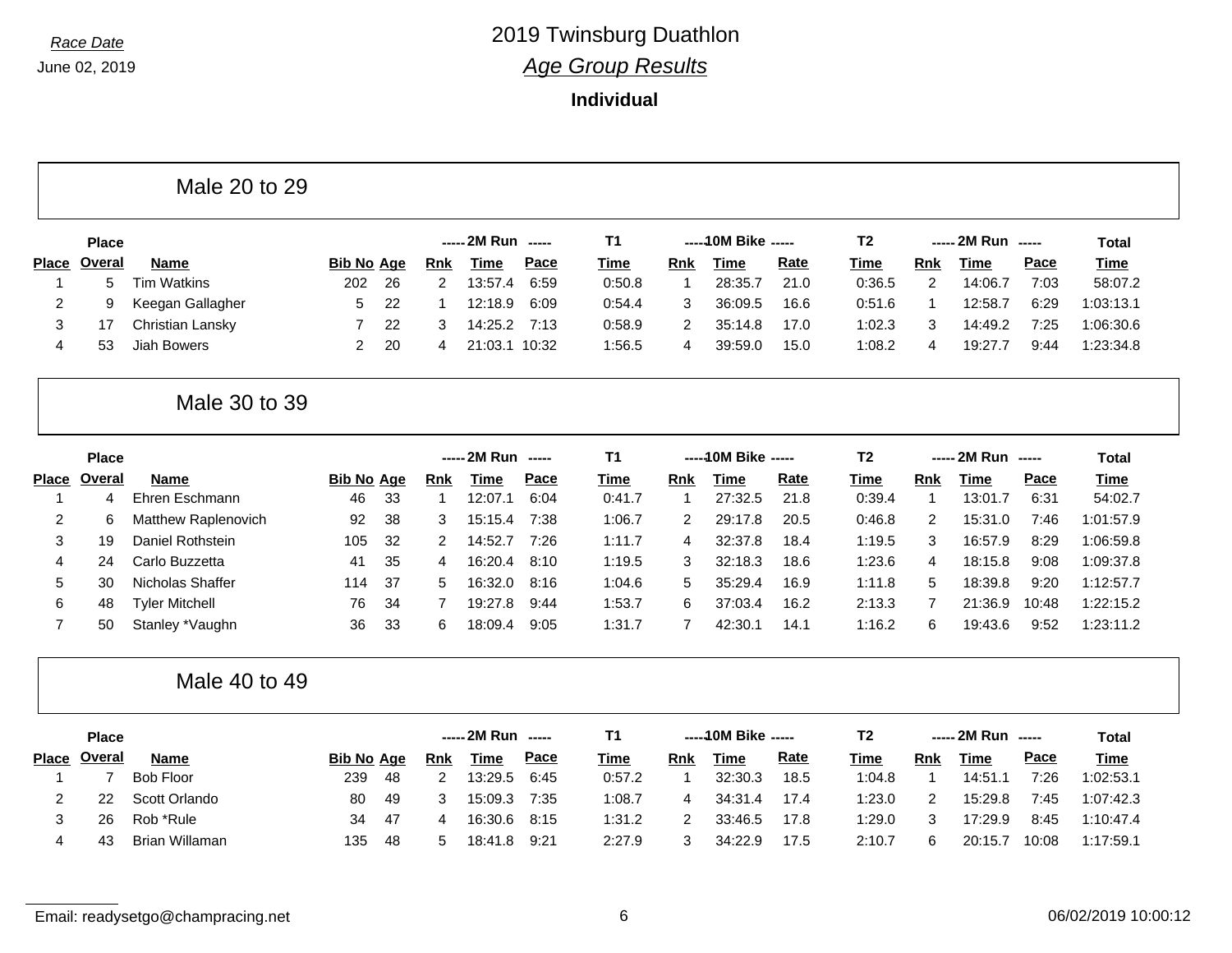#### **Individual**

|  | Male 40 to 49 |  |  |  |  |
|--|---------------|--|--|--|--|
|--|---------------|--|--|--|--|

|              | <b>Place</b> |                     |                   |      |            | $--- 2M Run$ $---$ | Τ1          | -----10M Bike ----- |     |         | T2          | $--- 2M Run$ $---$ |     |         | Total       |             |
|--------------|--------------|---------------------|-------------------|------|------------|--------------------|-------------|---------------------|-----|---------|-------------|--------------------|-----|---------|-------------|-------------|
| <b>Place</b> | Overal       | Name                | <b>Bib No Age</b> |      | <b>Rnk</b> | <u>Time</u>        | <u>Pace</u> | Time                | Rnk | Time    | <u>Rate</u> | Time               | Rnk | Time    | <u>Pace</u> | <u>Time</u> |
|              | 46           | <b>Scott Pickel</b> | 89                | - 47 |            | 19:07.2            | 9:34        | 1:16.1              | 5   | 39:25.9 | 15.2        | 1:16.2             | 5   | 19:36.9 | 9:48        | 1:20:42.4   |
| 6.           | 54           | Marc *Long          | 23                | -43  |            | 19:37.0            | 9:49        | 1:27.7              |     | 42:42.9 | 14.1        | 1:16.5             | 4   | 18:46.2 | 9:23        | 1:23:50.5   |
|              | 66           | Rene Jimenez        | 58                | -48  |            | 20:44.3 10:22      |             | 1:56.5              | 6   | 41:36.9 | 14.4        | 2:23.4             | 8   | 26:22.4 | 13:11       | 1:33:03.7   |
| 8.           | 76           | Keith *Kish         | 18                | -46  |            | 19:43.5            | 9:52        | 1:28.4              | 8   | 57:01.2 | 10.5        | 1:25.8             |     | 21:34.7 | 10:47       | 1:41:13.7   |

### Male 50 to 59

|       | <b>Place</b>      |                     |                   |    |     | ----- 2M Run<br>------ |      | <b>T1</b> | ----- 10M Bike ----- |         | T <sub>2</sub> | ----- 2M Run |            | Total<br>------ |       |           |
|-------|-------------------|---------------------|-------------------|----|-----|------------------------|------|-----------|----------------------|---------|----------------|--------------|------------|-----------------|-------|-----------|
| Place | Overal            | <b>Name</b>         | <b>Bib No Age</b> |    | Rnk | Time                   | Pace | Time      | <b>Rnk</b>           | Time    | Rate           | Time         | <b>Rnk</b> | Time            | Pace  | Time      |
|       | 10                | <b>Matthew Luck</b> | 61                | 51 | 2   | 13:42.0                | 6:51 | 0:49.3    | 3                    | 33:15.7 | 18.0           | 1:20.6       | 2          | 14:40.6         | 7:20  | 1:03:48.4 |
| 2     | $12 \overline{ }$ | <b>Edward Marx</b>  | 67                | 54 |     | 15:17.5                | 7:39 | 1:06.2    |                      | 30:51.0 | 19.4           | 0:57.1       | 6          | 15:51.9         | 7:56  | 1:04:04.0 |
| 3     | 13                | Kurtis Zabell       | 191               | 51 |     | 13:00.6                | 6:30 | 2:09.1    | 5.                   | 33:38.2 | 17.8           | 1:38.5       |            | 13:40.6         | 6:50  | 1:04:07.3 |
| 4     | 14                | Mark Whitham        | 132               | 59 | 3   | 13:53.7                | 6:57 | 0:46.8    | 6                    | 33:46.3 | 17.8           | 0:55.8       | 4          | 15:01.6         | 7:31  | 1:04:24.3 |
| 5     | 18                | Dominic Visconsi    | 57                | 59 | 6.  | 14:56.0                | 7:28 | 1:16.9    | 4                    | 33:31.1 | 17.9           | 1:26.4       | 5          | 15:31.9         | 7:46  | 1:06:42.5 |
| 6     | 20                | Rob Mccarty         | 79                | 58 | 4   | 14:11.6                | 7:06 | 1:50.5    | 8                    | 34:36.1 | 17.3           | 1:32.3       | 3          | 14:53.0         | 7:27  | 1:07:03.6 |
|       | 23                | Tony Laviano        | 65                | 52 | 5.  | 14:39.5                | 7:20 | 1:10.3    |                      | 34:22.5 | 17.5           | 1:27.9       |            | 16:23.7         | 8:12  | 1:08:04.0 |
| 8     | 27                | Richard King        | 62                | 50 | 10  | 18:33.2                | 9:17 | 0:53.8    | 2                    | 32:08.5 | 18.7           | 0:43.4       | 8          | 18:57.8         | 9:29  | 1:11:16.8 |
| 9     | 36                | Tom Roach           | 99                | 55 | 9   | 18:00.2                | 9:00 | 1:14.5    | 9                    | 34:44.6 | 17.3           | 1:16.8       | 10         | 19:44.8         | 9:52  | 1:15:01.1 |
| 10    | 51                | Walt *Roberts       | 32                | 54 | 11  | 19:41.6                | 9:51 | 1:22.5    | 10                   | 39:27.1 | 15.2           | 1:27.2       | 11         | 21:21.3         | 10:41 | 1:23:19.8 |
| 11    | 65                | Timothy *Powell     | 31                | 59 | 8   | 17:28.9                | 8:44 | 1:35.3    | 11                   | 52:31.2 | 11.4           | 1:34.9       | 9          | 19:31.4         | 9:46  | 1:32:42.0 |

|                     | Male 60 to 69 |                   |                           |                            |                                          |                |                                          |              |
|---------------------|---------------|-------------------|---------------------------|----------------------------|------------------------------------------|----------------|------------------------------------------|--------------|
| <b>Place</b>        |               |                   | ----- 2M Run -----        |                            | -----10M Bike -----                      | T <sub>2</sub> | ----- 2M Run   -----                     | <b>Total</b> |
| <u>Place</u> Overal | <b>Name</b>   | <b>Bib No Age</b> | <u>Rnk</u><br><u>Time</u> | <b>Pace</b><br><b>Time</b> | <b>Rate</b><br><u>Time</u><br><b>Rnk</b> | <u>Time</u>    | <b>Pace</b><br><b>Time</b><br><u>Rnk</u> | <b>Time</b>  |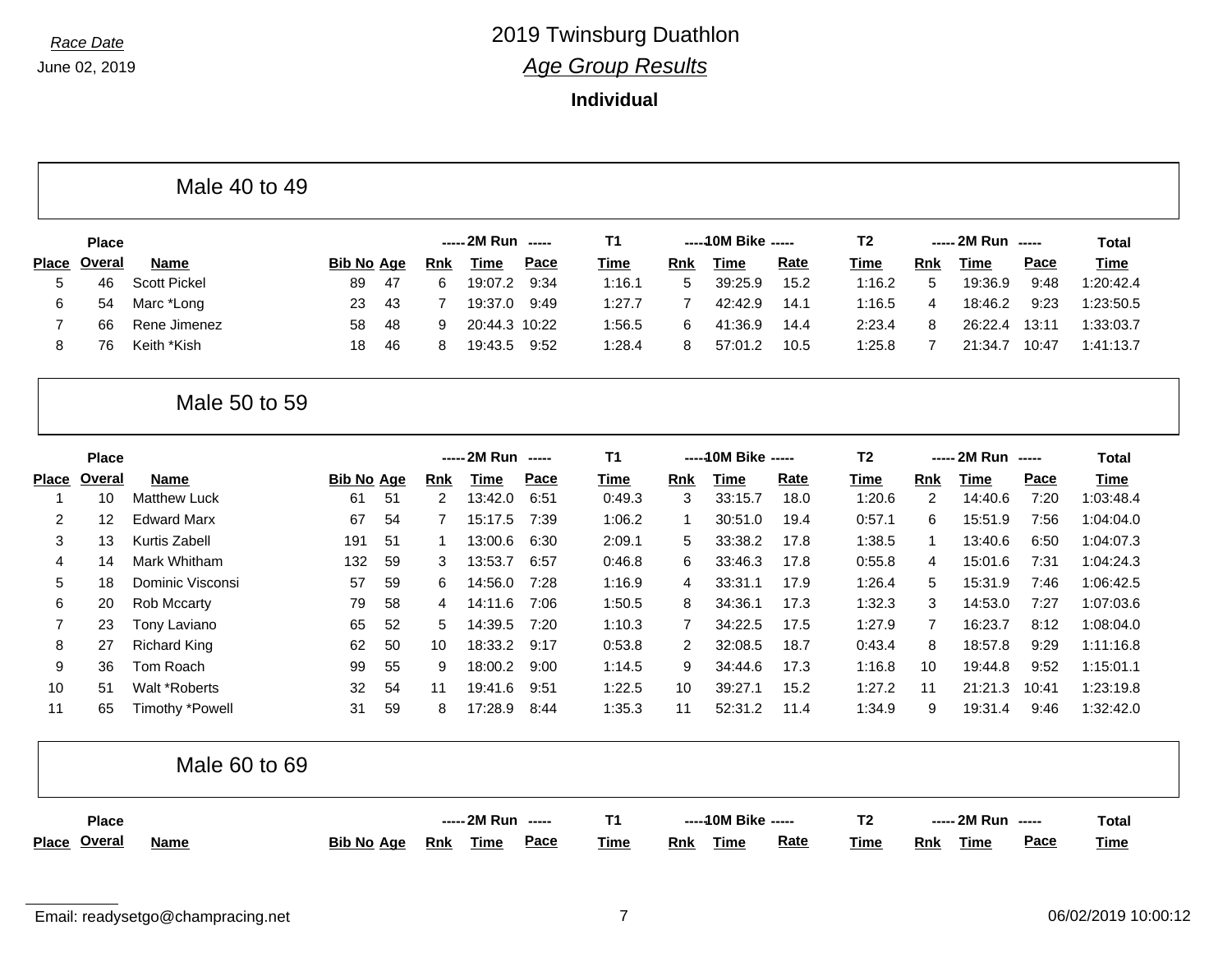**Individual**

|                |              | Male 60 to 69         |                   |    |     |                    |      |        |     |                     |      |                |                |                    |       |              |  |
|----------------|--------------|-----------------------|-------------------|----|-----|--------------------|------|--------|-----|---------------------|------|----------------|----------------|--------------------|-------|--------------|--|
|                | <b>Place</b> |                       |                   |    |     | ----- 2M Run ----- |      | T1     |     | $---10M$ Bike $---$ |      | T <sub>2</sub> |                | ----- 2M Run ----- |       | <b>Total</b> |  |
| <b>Place</b>   | Overal       | <b>Name</b>           | <b>Bib No Age</b> |    | Rnk | Time               | Pace | Time   | Rnk | Time                | Rate | Time           | <b>Rnk</b>     | Time               | Pace  | Time         |  |
|                | 11           | Kenneth Frankenbery   | 50                | 63 |     | 14:38.2            | 7:19 | 0:58.2 | 2   | 31:54.0             | 18.8 | 0:55.6         |                | 15:30.7            | 7:45  | 1:03:56.8    |  |
| $\overline{2}$ | 16           | Mike Russo            | 236               | 60 | 2   | 14:50.0            | 7:25 | 1:37.3 |     | 31:24.6             | 19.1 | 1:36.1         | $\overline{2}$ | 16:31.7            | 8:16  | 1:05:59.9    |  |
| 3              | 31           | James Sprankle        | 119               | 65 | 5.  | 17:08.2            | 8:34 | 1:36.2 | 4   | 34:09.3             | 17.6 | 1:32.8         | 5              | 18:35.7            | 9:18  | 1:13:02.4    |  |
| 4              | 34           | David Cooper          | 44                | 60 | 3   | 15:48.7            | 7:54 | 2:22.9 | 6   | 37:28.7             | 16.0 | 1:10.9         | 3              | 17:21.4            | 8:41  | 1:14:12.9    |  |
| 5              | 37           | Don Daut              | 45                | 64 | 4   | 16:22.7            | 8:11 | 0:49.3 | 9   | 39:24.5             | 15.2 | 0:54.9         | 4              | 17:42.9            | 8:51  | 1:15:14.5    |  |
| 6              | 40           | <b>Tom Scudiere</b>   | 109               | 67 |     | 19:27.0            | 9:44 | 1:41.4 | 3   | 33:49.3             | 17.7 | 1:21.2         | 8              | 20:38.8            | 10:19 | 1:16:57.8    |  |
| $\overline{7}$ | 42           | Jeff Nelson           | 84                | 69 | 6.  | 18:37.7            | 9:19 | 2:03.1 | 5   | 35:02.0             | 17.1 | 2:35.7         | 6              | 19:39.1            | 9:50  | 1:17:57.7    |  |
| 8              | 52           | Lawrence Hatch        | 54                | 60 | 8   | 20:03.8 10:02      |      | 2:08.9 | 8   | 39:19.2             | 15.3 | 1:53.4         | $\overline{7}$ | 20:07.5            | 10:04 | 1:23:33.0    |  |
| 9              | 59           | <b>Brien Shanahan</b> | 112               | 65 | 9   | 22:21.4 11:11      |      | 1:45.5 | 10  | 40:06.8             | 15.0 | 1:49.1         | 9              | 23:14.8            | 11:37 | 1:29:17.6    |  |
| 10             | 61           | David Kulik           | 64                | 66 | 10  | 23:13.5 11:37      |      | 1:47.1 |     | 38:30.0             | 15.6 | 2:16.7         | 10             | 24:13.3            | 12:07 | 1:30:00.7    |  |

Male 70 to 79

| <b>Place</b> |             |                   |    | ----- 2M Run ----- |               |             | -----10M Bike ----- |     |         |             | ----- 2M Run ----- |            |         | <b>Total</b> |             |
|--------------|-------------|-------------------|----|--------------------|---------------|-------------|---------------------|-----|---------|-------------|--------------------|------------|---------|--------------|-------------|
| Place Overal | <b>Name</b> | <b>Bib No Age</b> |    | Rnk                | Time          | <u>Pace</u> | Time                | Rnk | Time    | <u>Rate</u> | Time               | <b>Rnk</b> | Time    | <u>Pace</u>  | <b>Time</b> |
| 45           | John Plough | 189               |    |                    | 18:06.8       | 9:03        | 0:48.8              |     | 41:19.5 | 14.5        | 0:57.4             |            | 18:47.4 | 9:24         | 1:20:00.0   |
| 63           | Jerry Shere | 117               | 75 |                    | 24:57.7 12:29 |             | 1:22.1              |     | 37:41.5 | 15.9        | 1:33.7             |            | 26:15.3 | 13:08        | 1:31:50.5   |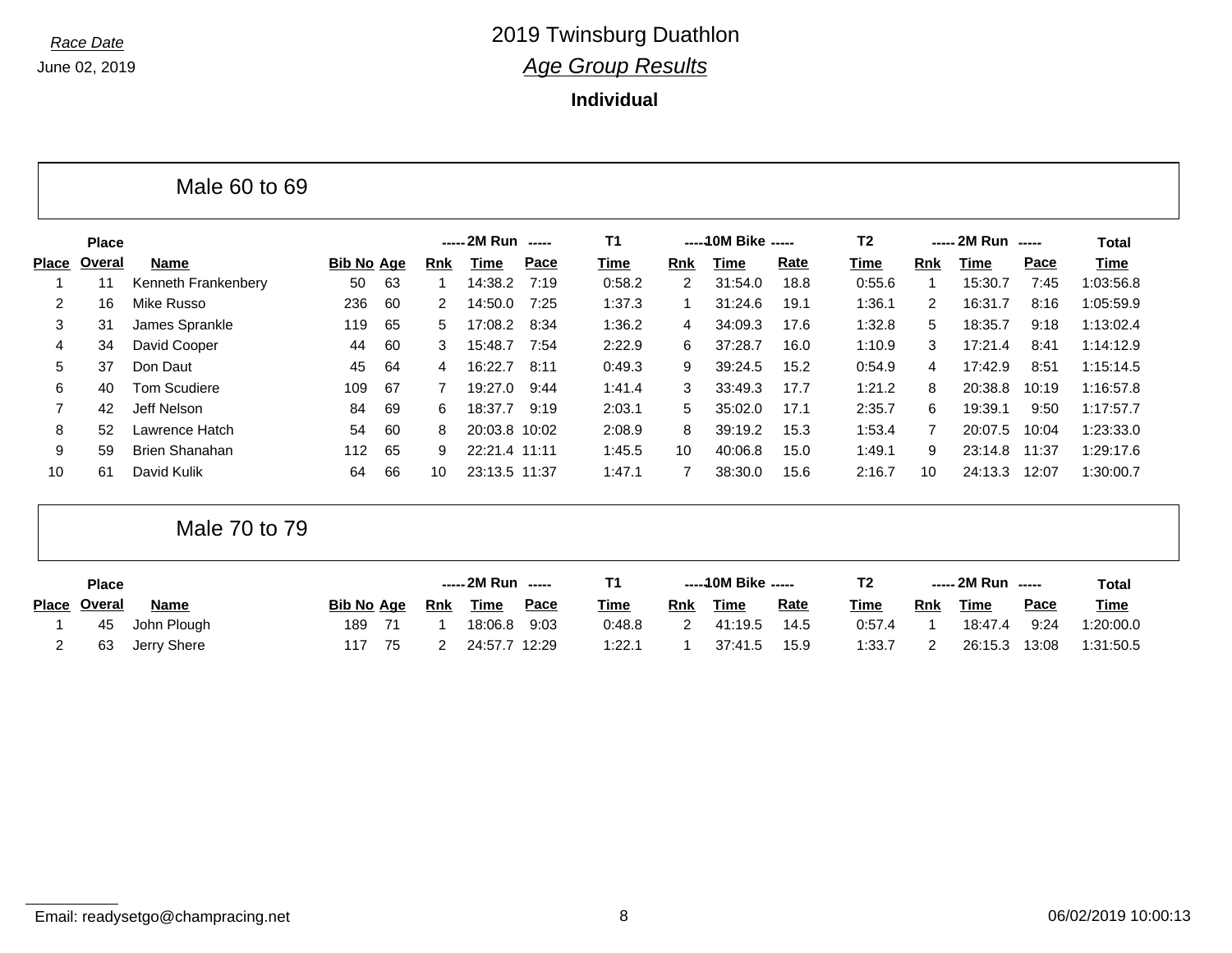Male 99 and Under

### *Race Date* 2019 Twinsburg Duathlon *Age Group Results*

**2 Person Relay**

|       | <b>Place</b> |                                 |            |                |     | ----- 2M Run ----- |      | <b>T1</b> |            | ----- 10M Bike ----- |      | T <sub>2</sub> |            | ----- 2M Run | $---$ | Total     |
|-------|--------------|---------------------------------|------------|----------------|-----|--------------------|------|-----------|------------|----------------------|------|----------------|------------|--------------|-------|-----------|
| Place | Overal       | <b>Name</b>                     | Bib No Age |                | Rnk | Time               | Pace | Time      | <b>Rnk</b> | Time                 | Rate | Time           | <b>Rnk</b> | Time         | Pace  | Time      |
|       |              | TEAM SSSMST J & K               | 159        |                | 2   | 14:08.0            | 7:04 | 0:44.2    | 2          | 31:14.0              | 19.2 | 0:32.6         | 2          | 14:24.8      | 7:12  | 1:01:03.8 |
| 2     |              | TEAM Lake Effec Racing          | 149        |                | 3   | 14:09.5            | 7:05 | 0:46.1    | 3          | 32:38.1              | 18.4 | 0:35.1         | 3          | 14:39.3      | 7:20  | 1:02:48.2 |
| 3     | 3            | TEAM R4D4's                     | 148        |                | 5.  | 16:25.2            | 8:13 | 0:47.4    |            | 30:04.7              | 20.0 | 0:48.8         | 5          | 16:58.5      | 8:29  | 1:05:04.8 |
| 4     | 4            | TEAM Luman Ladies               | 156        |                | 4   | 14:12.5            | 7:06 | 1:02.2    | 5          | 36:57.6              | 16.2 | 0:41.7         | 4          | 15:05.2      | 7:33  | 1:07:59.4 |
| 5     |              | TEAM Racing Federexko           | 146        |                | 6   | 17:55.0            | 8:58 | 0:51.9    | 4          | 33:17.5              | 18.0 | 0:47.3         | 6          | 19:08.6      | 9:34  | 1:12:00.5 |
| 6     | 6            | <b>TEAM Northcoast COaching</b> | 216        | $\overline{1}$ | 10  | 20:54.6 10:27      |      | 0:49.7    | 6          | 37:48.5              | 15.9 | 0:43.1         | 8          | 20:19.0      | 10:10 | 1:20:35.1 |
|       |              | TEAM Hermanators                | 151        |                | 8   | 18:20.6            | 9:10 | 1:05.2    | 8          | 40:46.9              | 14.7 | 0:49.6         | 7          | 20:07.2      | 10:04 | 1:21:09.8 |
| 8     | 8            | TEAM MASK                       | 157        |                | 9   | 20:27.3 10:14      |      | 0:56.8    | 9          | 42:19.1              | 14.2 | 0:57.2         | 10         | 21:51.7      | 10:56 | 1:26:32.2 |
| 9     | 9            | TEAM The Yoders                 | 144        |                |     | 18:07.8            | 9:04 | 0:51.7    | 10         | 45:59.0              | 13.0 | 0:55.4         | 9          | 20:57.3      | 10:29 | 1:26:51.2 |
| 10    | 10           | <b>TEAM USS Shangri-La</b>      | 160        |                | 11  | 24:17.5 12:09      |      | 1:20.4    |            | 38:11.9              | 15.7 | 0:49.7         | 11         | 25:24.5      | 12:42 | 1:30:04.1 |
| 11    | 11           | TEAM The Mon's                  | 158        |                |     | 13:04.9            | 6:32 | 1:09.7    | 11         | 1:03:10.1            | 9.50 | 1:26.0         |            | 13:03.9      | 6:32  | 1:31:54.9 |

Email: readysetgo@champracing.net example and the state of the state of 9 06/02/2019 10:00:14